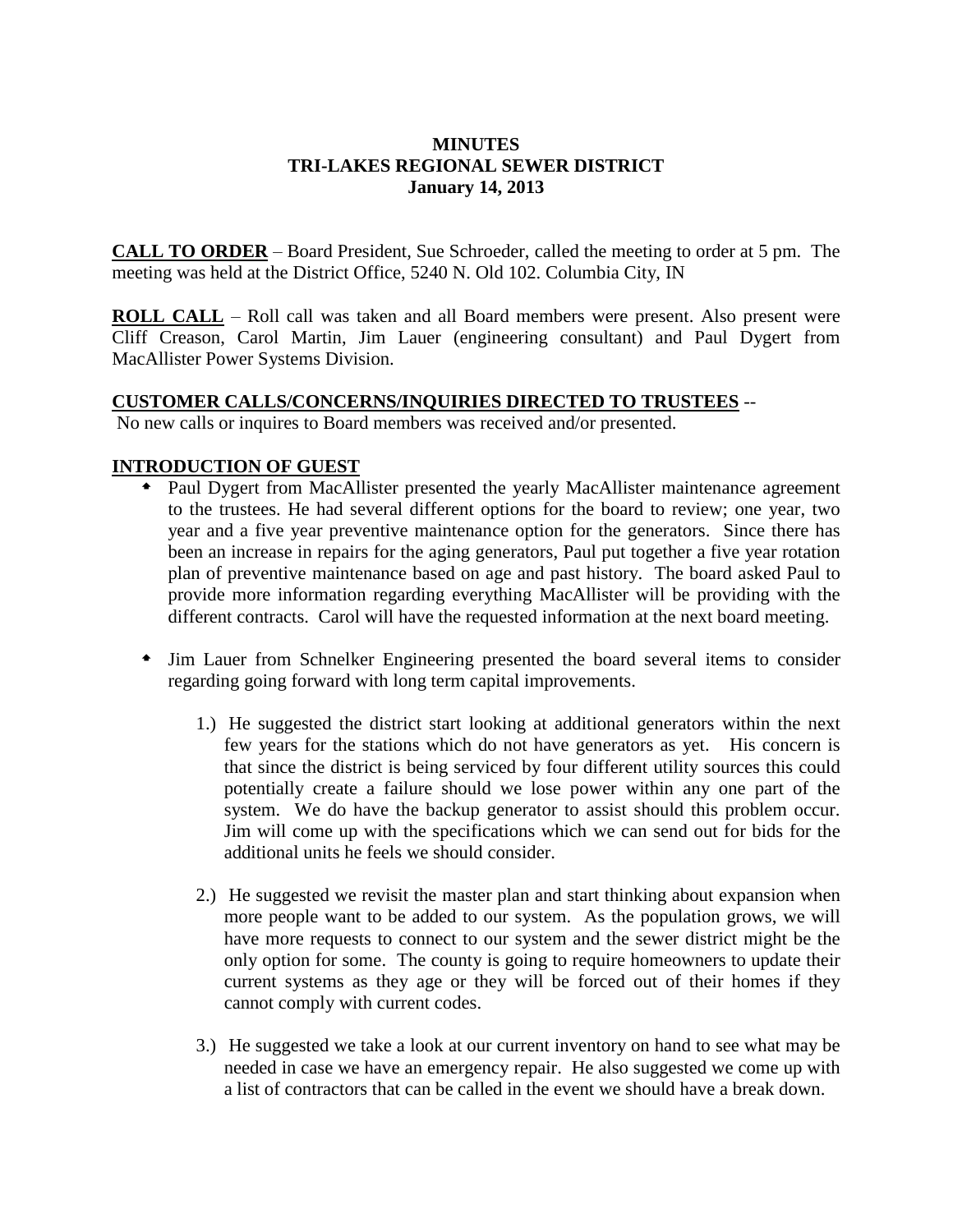- 4.) Jim also suggested we consider better security by switching the operations office with the board room. This would also give more room for office personnel and storage as the district grows.
- 4.) Along the lines of security, we should also consider different options or alternatives for back up storage of our software and data files as well as options for additional security systems for the stations.

**MINUTES & REPORTS** – All reports (Minutes, Financial, Operations and Maintenance) were emailed to the Trustees prior to the meeting for review. Sue asked for any additions, deletions or questions on any of them. George Bruce inquired about the salaries being up from the past months. It was noted for the month of December there were four people on the payroll as well as the board was paid for the last quarter. Being no other questions, George Bruce made a motion and Dick Eckert seconded to accept all reports as presented. The motion carried by a verbal vote of seven  $(7)$  to zero  $(0)$ .

# **OLD BUSINESS** --

- Carol updated the trustees on the progress with the installation of the influent flow meter. Everything is in place just waiting on the basin to be delivered by the third week of January. Weather will determine when they can open up the hole to complete the installation.
- After sorting through the stored records and looking at storage options, it was decided we needed to keep our records stored inside at this time. We need to start thinking about future storage as our storage needs will soon outgrow our current area.
- The current office space was reconfigured to accommodate three work stations. The remodeling of the office space was accomplished from utilizing extra countertops and supports stored in the garage. A retired computer was also brought out of storage so as to not have to purchase any addition office equipment at this time.

## **NEW BUSINESS**

- Carol presented the option of signing up for remote capture of check processing. After reviewing all the requirements and costs associated with this service, it didn't look like it would be to be a good fit for our operations.
- Carol gave an update regarding the solution of sewer line protection going through the channels around Tri-Lakes. The Tri-Lakes property owner's association has secured permits to dredge the channels. They started with the Stalf Road channel going to Island Court without regard to the existing sewer line. Jim Lauer along with Mark Weaver of Environmental Remediation Services came up with a solution to have a steel plate fabricated to cover the line for more protection. This application will be used again for the future channel dredging that will occur this summer.
- Carol had reviewed with Jim Lauer and presented to the board a material list of items we should have on hand in case of an emergency repair. A motion was made by Tim Brower to spend \$1000.00 towards increasing the inventory on hand, Janet seconded the motion. The motion carried by unanimous vote.
- Sue presented her proposal for the board's review and approval regarding section 402 Personal Time Off (PTO) for the current Employee Policy Manual. After much discussion Janet made a motion to amend the paid time off policy as presented by Sue, George Schrump seconded the motion.